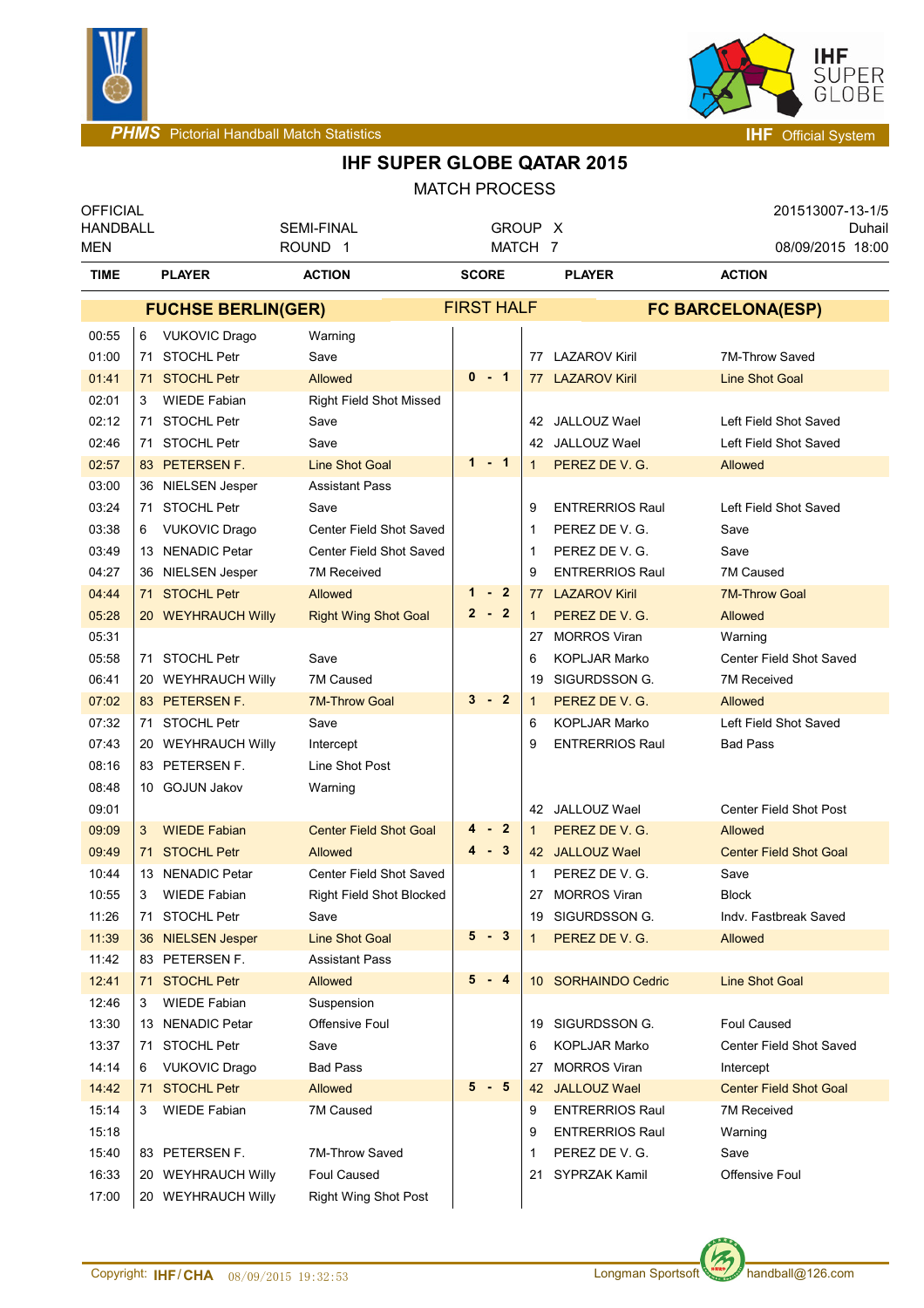



### **IHF SUPER GLOBE QATAR 2015**

| <b>OFFICIAL</b><br><b>HANDBALL</b><br>MEN |                           |                      | <b>SEMI-FINAL</b><br>ROUND <sub>1</sub> | GROUP X<br>MATCH 7 |                 |                   |                          | 201513007-13-2/5<br>Duhail<br>08/09/2015 18:00 |  |  |
|-------------------------------------------|---------------------------|----------------------|-----------------------------------------|--------------------|-----------------|-------------------|--------------------------|------------------------------------------------|--|--|
| <b>TIME</b>                               |                           | <b>PLAYER</b>        | <b>ACTION</b>                           | <b>SCORE</b>       |                 |                   | <b>PLAYER</b>            | <b>ACTION</b>                                  |  |  |
|                                           | <b>FUCHSE BERLIN(GER)</b> |                      |                                         |                    |                 | <b>FIRST HALF</b> | <b>FC BARCELONA(ESP)</b> |                                                |  |  |
| 17:31                                     |                           | 17 PLAZA J. Ignacio  | <b>7M Received</b>                      |                    |                 |                   | 11 SARMIENTO Daniel      | 7M Caused                                      |  |  |
| 18:00                                     |                           | 71 STOCHL Petr       | Allowed                                 | $5 - 6$            |                 |                   | 77 LAZAROV Kiril         | <b>7M-Throw Goal</b>                           |  |  |
| 18:36                                     |                           | 13 NENADIC Petar     | <b>Left Field Shot Goal</b>             | 6-6                |                 | 1                 | PEREZ DE V. G.           | Allowed                                        |  |  |
| 18:48                                     |                           | 71 STOCHL Petr       | Save                                    |                    |                 |                   | 77 LAZAROV Kiril         | Right Field Shot Saved                         |  |  |
| 19:22                                     |                           | 13 NENADIC Petar     | Breakthrough Post                       |                    |                 |                   |                          |                                                |  |  |
| 19:28                                     |                           |                      |                                         |                    |                 | 39                | <b>JICHA Filip</b>       | Lost Ball                                      |  |  |
| 19:45                                     |                           | 13 NENADIC Petar     | <b>Team Fastbreak Goal</b>              | 7-6                |                 | 1                 | PEREZ DE V. G.           | Allowed                                        |  |  |
| 20:20                                     |                           | 71 STOCHL Petr       | Allowed                                 | $7 - 7$            |                 |                   | 39 JICHA Filip           | <b>Center Field Shot Goal</b>                  |  |  |
| 20:27                                     |                           | 15 TONNESEN K. R.    | <b>Right Field Shot Saved</b>           |                    |                 | 1                 | PEREZ DE V. G.           | Save                                           |  |  |
| 20:55                                     |                           | 71 STOCHL Petr       | Allowed                                 | 7 - 8              |                 |                   | 13 ARINO Aitor           | Indy. Fastbreak Goal                           |  |  |
| 21:00                                     |                           |                      |                                         |                    |                 | 1                 | PEREZ DE V. G.           | <b>Assistant Pass</b>                          |  |  |
| 21:07                                     |                           | 15 TONNESEN K. R.    | <b>Right Field Shot Goal</b>            | $8 - 8$            |                 | 1                 | PEREZ DE V. G.           | Allowed                                        |  |  |
| 21:38                                     |                           | 10 GOJUN Jakov       | <b>7M Received</b>                      |                    |                 | 21                | <b>SYPRZAK Kamil</b>     | 7M Caused                                      |  |  |
| 21:55                                     |                           | 71 STOCHL Petr       | Allowed                                 | 8<br>- 9           |                 |                   | 77 LAZAROV Kiril         | <b>7M-Throw Goal</b>                           |  |  |
| 22:34                                     |                           |                      | Referee Time Out                        |                    |                 |                   |                          |                                                |  |  |
| 22:34                                     |                           |                      |                                         |                    |                 | 21                | <b>SYPRZAK Kamil</b>     | Suspension                                     |  |  |
| 22:45                                     |                           | 13 NENADIC Petar     | <b>Left Field Shot Goal</b>             | $-9$<br>9          |                 | 1                 | PEREZ DE V. G.           | Allowed                                        |  |  |
| 23:42                                     |                           | 71 STOCHL Petr       | Allowed                                 | $9 - 10$           |                 | 11                | <b>SARMIENTO Daniel</b>  | <b>Left Field Shot Goal</b>                    |  |  |
| 24:08                                     |                           | 13 NENADIC Petar     | <b>Bad Pass</b>                         |                    |                 | 10                | SORHAINDO Cedric         | Intercept                                      |  |  |
| 24:17                                     |                           | 71 STOCHL Petr       | Save                                    |                    |                 | 27                | <b>MORROS Viran</b>      | <b>Team Fastbreak Saved</b>                    |  |  |
| 24:24                                     |                           |                      |                                         |                    |                 | 18                | <b>GURBINDO Eduardo</b>  | Line Shot Missed                               |  |  |
| 24:35                                     |                           | 17 PLAZA J. Ignacio  | <b>Team Fastbreak Goal</b>              | $10 - 10$          |                 | $\mathbf{1}$      | PEREZ DE V. G.           | Allowed                                        |  |  |
| 25:04                                     |                           |                      |                                         |                    |                 | 11                | <b>SARMIENTO Daniel</b>  | Double Dribble                                 |  |  |
| 25:35                                     |                           |                      | Referee Time Out                        |                    |                 |                   |                          |                                                |  |  |
| 25:35                                     |                           | 83 PETERSEN F.       | <b>Bad Pass</b>                         |                    |                 |                   |                          |                                                |  |  |
| 25:35                                     |                           | 71 STOCHL Petr       | Allowed                                 | $10 - 11$          |                 |                   | 13 ARINO Aitor           | <b>Team Fastbreak Goal</b>                     |  |  |
| 25:35                                     |                           | 15 TONNESEN K. R.    | Suspension                              |                    |                 |                   |                          |                                                |  |  |
| 25:52                                     | 6                         | <b>VUKOVIC Drago</b> | Center Field Shot Blocke                |                    |                 |                   | 21 SYPRZAK Kamil         | <b>Block</b>                                   |  |  |
| 25:52                                     |                           | 13 NENADIC Petar     | Center Field Shot Blocke                |                    |                 |                   | 27 MORROS Viran          | <b>Block</b>                                   |  |  |
| 25:52                                     |                           | 71 STOCHL Petr       | Allowed                                 | $10 - 12$          |                 |                   | 39 JICHA Filip           | <b>Left Field Shot Goal</b>                    |  |  |
| 27:40                                     |                           | 71 STOCHL Petr       | Allowed                                 | $10 - 13$          |                 |                   | 77 LAZAROV Kiril         | Indy. Fastbreak Goal                           |  |  |
| 27:43                                     |                           |                      |                                         |                    |                 |                   | 27 MORROS Viran          | <b>Assistant Pass</b>                          |  |  |
| 27:42                                     |                           |                      | Team Time Out                           |                    |                 |                   |                          |                                                |  |  |
| 28:15                                     |                           | 15 TONNESEN K. R.    | <b>Right Field Shot Goal</b>            | $11 - 13$          |                 | $\mathbf{1}$      | PEREZ DE V. G.           | Allowed                                        |  |  |
| 28:23                                     |                           | 71 STOCHL Petr       | Allowed                                 | $11 -$             | 14              |                   | 77 LAZAROV Kiril         | <b>Right Field Shot Goal</b>                   |  |  |
| 28:49                                     |                           | 13 NENADIC Petar     | <b>Breakthrough Goal</b>                | $12 -$             | $\overline{14}$ | $\mathbf{1}$      | PEREZ DE V. G.           | Allowed                                        |  |  |
| 29:18                                     |                           | 71 STOCHL Petr       | Allowed                                 | $12 - 15$          |                 |                   | 21 SYPRZAK Kamil         | Left Wing Shot Goal                            |  |  |
| 29:23                                     |                           |                      |                                         |                    |                 |                   | 11 SARMIENTO Daniel      | <b>Assistant Pass</b>                          |  |  |
| 29:45                                     |                           | 15 TONNESEN K. R.    | <b>Right Field Shot Missed</b>          |                    |                 |                   |                          |                                                |  |  |
| 29:47                                     |                           |                      |                                         |                    |                 |                   |                          | Team Time Out                                  |  |  |
| 30:00                                     |                           | 71 STOCHL Petr       | Save                                    |                    |                 |                   | 77 LAZAROV Kiril         | Center Field Shot Saved                        |  |  |

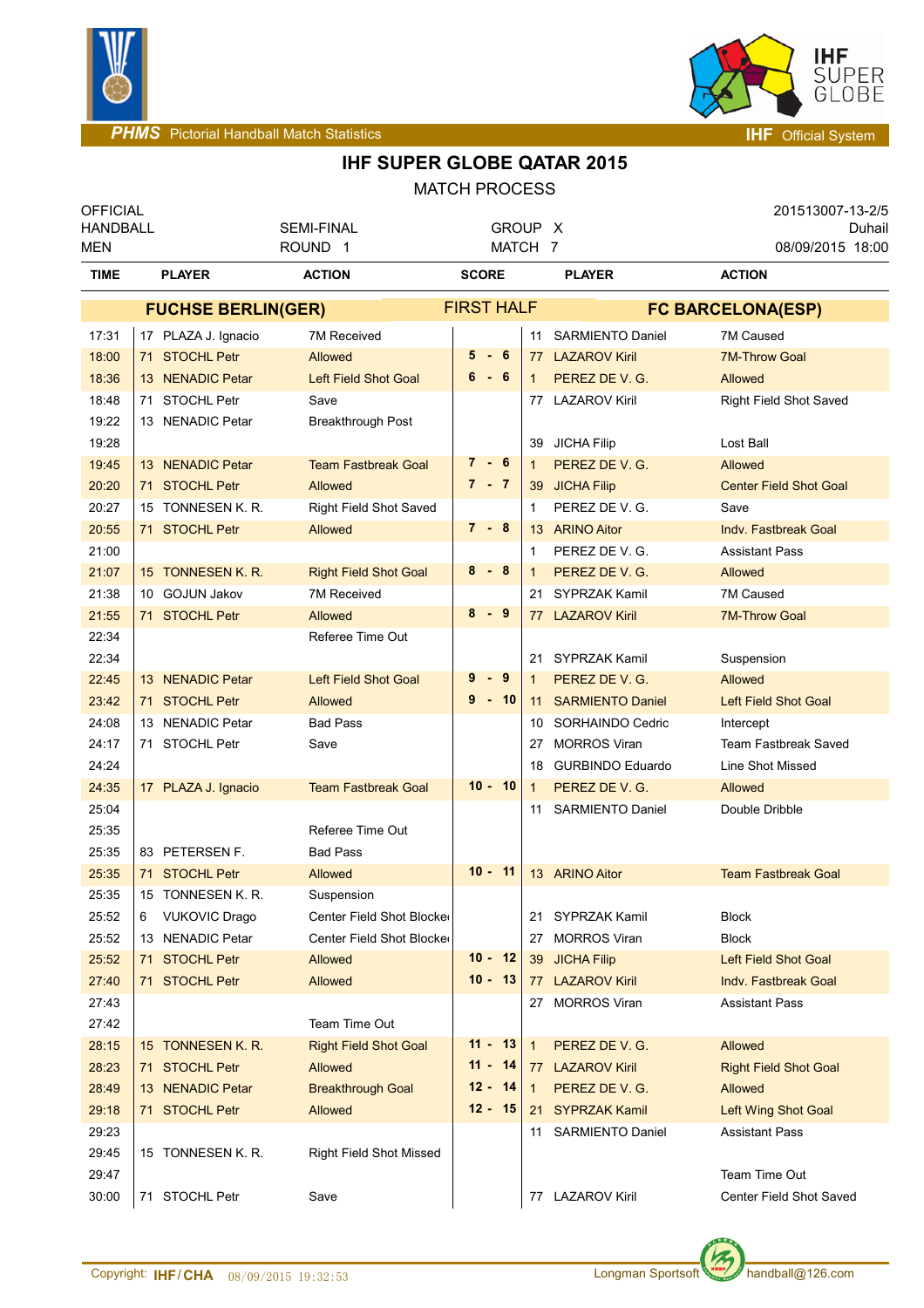



## **IHF SUPER GLOBE QATAR 2015**

|                             | <b>FUCHSE BERLIN(GER)</b> |                   | <b>FIRST HALF</b>    |               | <b>FC BARCELONA(ESP)</b>   |  |  |
|-----------------------------|---------------------------|-------------------|----------------------|---------------|----------------------------|--|--|
| <b>TIME</b>                 | <b>PLAYER</b>             | <b>ACTION</b>     | <b>SCORE</b>         | <b>PLAYER</b> | <b>ACTION</b>              |  |  |
| <b>MEN</b>                  |                           | <b>ROUND</b>      | MATCH 7              |               | 08/09/2015 18:00           |  |  |
| <b>OFFICIAL</b><br>HANDBALL |                           | <b>SEMI-FINAL</b> | GROUP X              |               | 201513007-13-3/5<br>Duhail |  |  |
|                             |                           |                   | <b>MATCH PROCESS</b> |               |                            |  |  |



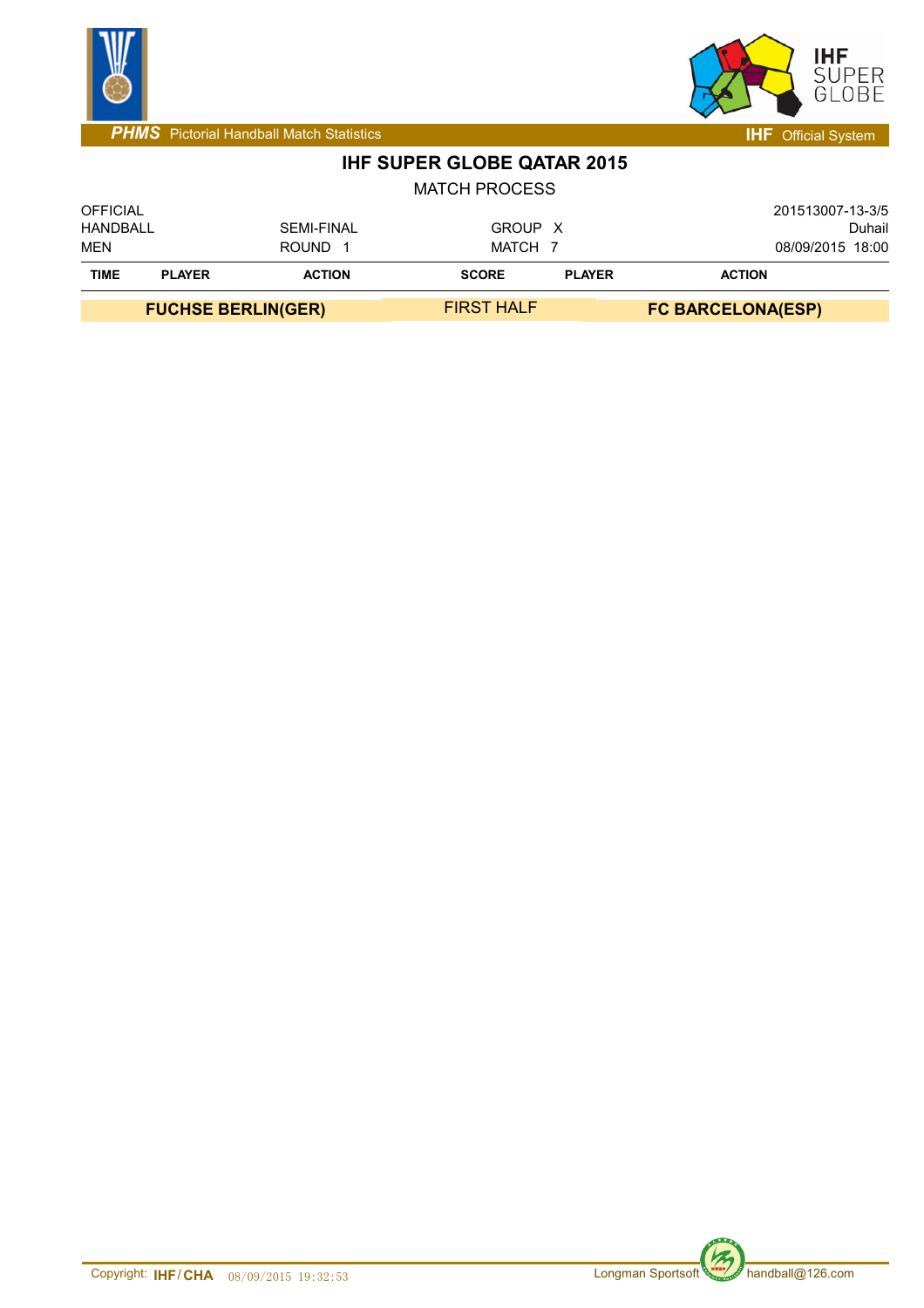



### **IHF SUPER GLOBE QATAR 2015**

| <b>OFFICIAL</b><br><b>HANDBALL</b><br><b>MEN</b> |                           | <b>SEMI-FINAL</b><br>ROUND <sub>1</sub> |                                 |              | GROUP X<br>MATCH 7 |              |                         | 201513007-13-4/5<br>Duhail<br>08/09/2015 18:00 |                                |  |  |
|--------------------------------------------------|---------------------------|-----------------------------------------|---------------------------------|--------------|--------------------|--------------|-------------------------|------------------------------------------------|--------------------------------|--|--|
| <b>TIME</b>                                      |                           | <b>PLAYER</b><br><b>ACTION</b>          |                                 | <b>SCORE</b> |                    |              | <b>PLAYER</b>           | <b>ACTION</b>                                  |                                |  |  |
|                                                  | <b>FUCHSE BERLIN(GER)</b> |                                         |                                 |              | <b>SECOND HALF</b> |              |                         | <b>FC BARCELONA(ESP)</b>                       |                                |  |  |
| 00:32                                            |                           | 13 NENADIC Petar                        | <b>Breakthrough Goal</b>        |              | $13 - 15$          | $\mathbf{1}$ | PEREZ DE V. G.          | Allowed                                        |                                |  |  |
| 00:47                                            | 6                         | <b>VUKOVIC Drago</b>                    | 7M Received                     |              |                    |              | 21 SYPRZAK Kamil        | 7M Caused                                      |                                |  |  |
| 00:50                                            |                           |                                         | Referee Time Out                |              |                    |              |                         |                                                |                                |  |  |
| 00:52                                            |                           | 12 HEINEVETTER S.                       | Allowed                         | $13 - 16$    |                    |              | 77 LAZAROV Kiril        |                                                | <b>7M-Throw Goal</b>           |  |  |
| 01:34                                            | 4                         | ELISSON Bjarki                          | Left Wing Shot Saved            |              |                    | 1            | PEREZ DE V. G.          | Save                                           |                                |  |  |
| 01:53                                            |                           | 15 TONNESEN K. R.                       | <b>Right Field Shot Goal</b>    | $14 - 16$    |                    | $\mathbf{1}$ | PEREZ DE V. G.          | Allowed                                        |                                |  |  |
| 02:01                                            |                           | 71 STOCHL Petr                          | Save                            |              |                    |              | 39 JICHA Filip          |                                                | Left Field Shot Saved          |  |  |
| 02:37                                            | 4                         | <b>ELISSON Bjarki</b>                   | <b>Line Shot Goal</b>           | $15 - 16$    |                    | $\mathbf{1}$ | PEREZ DE V. G.          | Allowed                                        |                                |  |  |
| 02:39                                            |                           | 13 NENADIC Petar                        | <b>Assistant Pass</b>           |              |                    |              |                         |                                                |                                |  |  |
| 03:07                                            |                           |                                         |                                 |              |                    | 11           | <b>SARMIENTO Daniel</b> |                                                | Line Shot Post                 |  |  |
| 03:14                                            |                           | 15 TONNESEN K. R.                       | <b>Right Field Shot Saved</b>   |              |                    | 1            | PEREZ DE V. G.          | Save                                           |                                |  |  |
| 04:08                                            |                           |                                         |                                 |              |                    | 11           | <b>SARMIENTO Daniel</b> |                                                | <b>Right Field Shot Missed</b> |  |  |
| 04:49                                            |                           | 13 NENADIC Petar                        | Double Dribble                  |              |                    |              |                         |                                                |                                |  |  |
| 05:34                                            |                           | 71 STOCHL Petr                          | <b>Allowed</b>                  | $15 - 17$    |                    |              | 11 SARMIENTO Daniel     |                                                | <b>Breakthrough Goal</b>       |  |  |
| 05:37                                            |                           |                                         | Referee Time Out                |              |                    |              |                         |                                                |                                |  |  |
| 05:37                                            |                           | 13 NENADIC Petar                        | Left Wing Shot Goal             | $16 - 17$    |                    | $\mathbf{1}$ | PEREZ DE V. G.          | Allowed                                        |                                |  |  |
| 06:32                                            |                           | 71 STOCHL Petr                          | Save                            |              |                    | 11           | <b>SARMIENTO Daniel</b> |                                                | Line Shot Saved                |  |  |
| 06:44                                            | 4                         | <b>ELISSON Bjarki</b>                   | <b>Enter The Area</b>           |              |                    |              |                         |                                                |                                |  |  |
| 07:18                                            |                           | 71 STOCHL Petr                          | Save                            |              |                    | 8            | <b>TOMAS Victor</b>     |                                                | Right Wing Shot Saved          |  |  |
| 07:56                                            |                           | 15 TONNESEN K. R.                       | Left Field Shot Blocked         |              |                    | 10           | SORHAINDO Cedric        | <b>Block</b>                                   |                                |  |  |
| 08:06                                            |                           |                                         | Referee Time Out                |              |                    |              |                         |                                                |                                |  |  |
| 08:09                                            |                           | 36 NIELSEN Jesper                       | Suspension                      |              |                    |              |                         |                                                |                                |  |  |
| 08:27                                            |                           | 20 WEYHRAUCH Willy                      | <b>7M Received</b>              |              |                    |              | 10 SORHAINDO Cedric     | 7M Caused                                      |                                |  |  |
| 08:55                                            |                           | 71 STOCHL Petr                          | Allowed                         | $16 - 18$    |                    |              | 77 LAZAROV Kiril        |                                                | <b>7M-Throw Goal</b>           |  |  |
| 09:56                                            |                           | 13 NENADIC Petar                        | Left Field Shot Saved           |              |                    | 1            | PEREZ DE V. G.          | Save                                           |                                |  |  |
| 10:13                                            |                           | 71 STOCHL Petr                          | Allowed                         | $16 - 19$    |                    |              | 10 SORHAINDO Cedric     |                                                | <b>Line Shot Goal</b>          |  |  |
| 10:15                                            |                           |                                         |                                 |              |                    |              | 39 JICHA Filip          |                                                | <b>Assistant Pass</b>          |  |  |
| 11:13                                            |                           | 6 VUKOVIC Drago                         | <b>Left Field Shot Goal</b>     | $17 - 19$    |                    | -1           | PEREZ DE V. G.          | Allowed                                        |                                |  |  |
| 11:47                                            |                           |                                         |                                 |              |                    | 39           | <b>JICHA Filip</b>      |                                                | Center Field Shot Post         |  |  |
| 12:09                                            |                           | 71 STOCHL Petr                          | Allowed                         | $17 - 20$    |                    |              | 39 JICHA Filip          |                                                | <b>Center Field Shot Goal</b>  |  |  |
| 12:21                                            | 6                         | <b>VUKOVIC Drago</b>                    | Center Field Shot Saved         |              |                    | 1            | PEREZ DE V. G.          | Save                                           |                                |  |  |
| 12:27                                            |                           | 20 WEYHRAUCH Willy                      | <b>Right Wing Shot Saved</b>    |              |                    | 1            | PEREZ DE V. G.          | Save                                           |                                |  |  |
| 12:56                                            |                           | 71 STOCHL Petr                          | Save                            |              |                    | 39           | <b>JICHA Filip</b>      |                                                | Center Field Shot Saved        |  |  |
| 13:05                                            | 3                         | <b>WIEDE Fabian</b>                     | <b>Right Field Shot Goal</b>    | $18 - 20$    |                    | $\mathbf{1}$ | PEREZ DE V. G.          | Allowed                                        |                                |  |  |
| 13:40                                            |                           | 71 STOCHL Petr                          | Allowed                         | $18 - 21$    |                    |              | 77 LAZAROV Kiril        |                                                | <b>Right Field Shot Goal</b>   |  |  |
| 14:13                                            | 4                         | <b>ELISSON Bjarki</b>                   | Left Wing Shot Missed           |              |                    |              |                         |                                                |                                |  |  |
| 15:36                                            |                           | 71 STOCHL Petr                          | Save                            |              |                    |              | 77 LAZAROV Kiril        |                                                | <b>Right Field Shot Saved</b>  |  |  |
| 16:09                                            | 3                         | <b>WIEDE Fabian</b>                     | <b>Center Field Shot Missed</b> |              |                    |              |                         |                                                |                                |  |  |
| 16:39                                            |                           | 71 STOCHL Petr                          | Allowed                         | $18 - 22$    |                    |              | 77 LAZAROV Kiril        |                                                | Left Field Shot Goal           |  |  |
| 16:46                                            |                           |                                         | Referee Time Out                |              |                    |              |                         |                                                |                                |  |  |
| 17:21                                            | 3                         | <b>WIEDE Fabian</b>                     | 7M Caused                       |              |                    |              | 42 JALLOUZ Wael         | 7M Received                                    |                                |  |  |